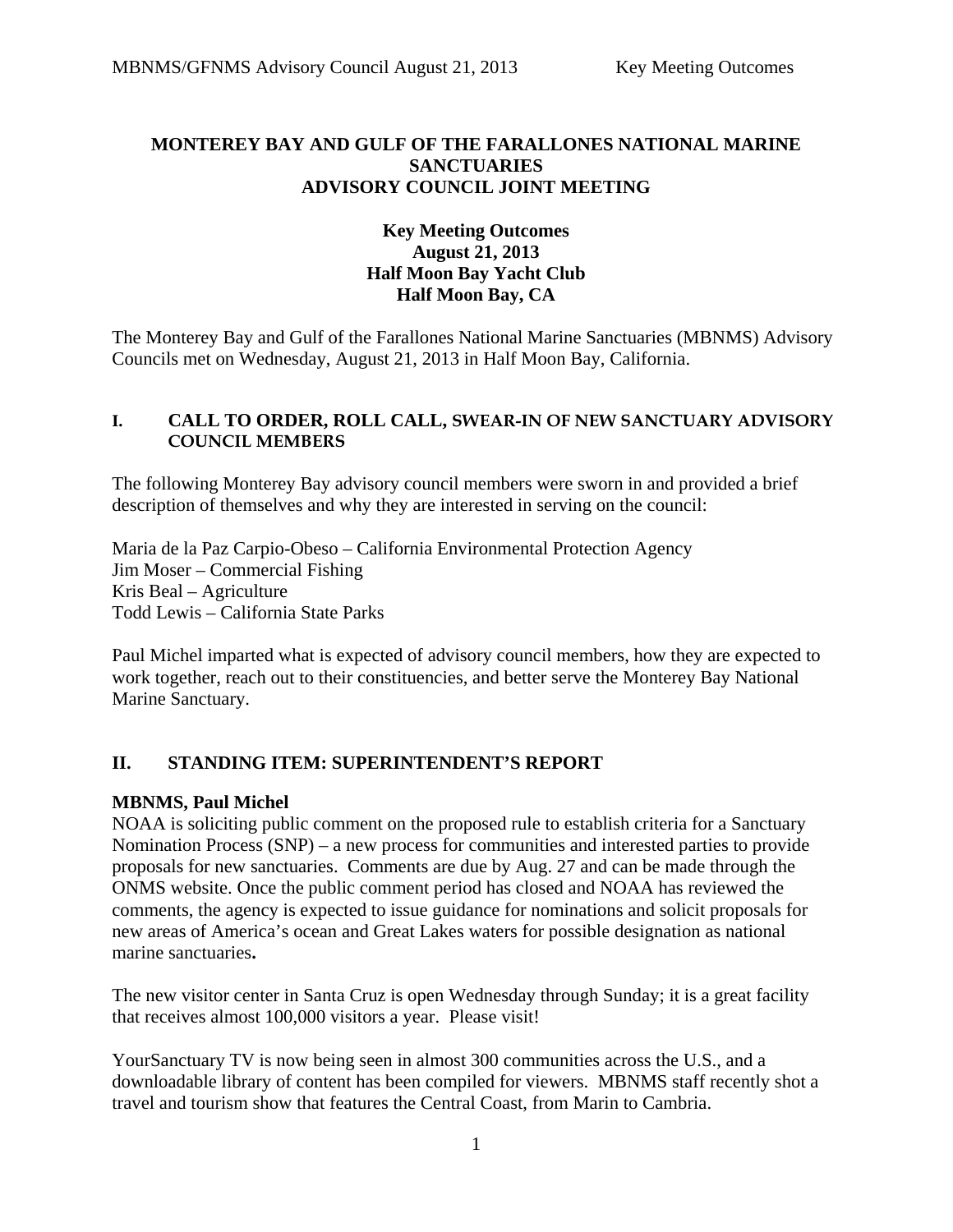The Institute for Applied Marine Ecology at CSUMB, working with support from MBNMS, has accumulated an extensive archive of video and still photographs of demersal fish and invertebrate communities as part of the on-going deepwater characterization project in largely unexplored areas of the Sanctuary.

#### **GFNMS, Maria Brown**

Bob Breen, marine biologist and GF Sanctuary Advisory Council Member, passed away. 1940 – 2013.

Bob Breen will be honored in the new Sanctuary Memorial Garden in September for his important role in the history of the National Marine Sanctuary System. Since the 1970s, Bob was one of the first proponents of setting aside ecologically important areas, specifically the Gulf of the Farallones, for special protection. He realized the unique qualities of the Gulf area as a keystone upon which to establish other contiguous sanctuaries, in Monterey Bay and Cordell Bank. Since the inception of the Farallones Sanctuary Advisory Council in 2002, until his death in June 2013, Bob served as Education Chair. Bob contributed to regional stakeholder groups that helped map out the Gulf of the Farallones and Monterey Bay National Marine Sanctuaries and the entire system of marine protected areas along California's north-central coast— an exhaustive, often controversial process. He also helped develop a long-term university monitoring program to track their success.

GFNMS has issued a research permit to Cheryl Strong and Gerry McChesney from the US Fish and Wildlife Service to conduct overflights in the MBNMS and GFNMS for seabird and northern fur seal surveys at the Farallon Islands. GFNMS issued an education permit to James Moskito of Great White Adventures to attract white sharks using decoys for education purposes as part of ecotourism charters for the public.

The public comment period closed in March for the Northern Expansion of GF and CB sanctuaries. A joint management plan between GFNMS, CBNMS, and MBNMS is proposed, and public comment is scheduled to be advertised this winter.

Expansion of the GFNMS to include the exclusion area off the coast of San Francisco is on hold for now, but GFNMS still has plans to work on it later in FY14.

For information regarding the Sanctuary System Business Advisory Council, see: http://farallones.noaa.gov/manage/pdf/sac/13\_08/Business\_Advisory\_Council.pdf

GFNMS is currently working on responses to comments on the introduced species proposed rule. It is possible that there may need to be a supplemental proposed rule in order to address comments from the state. GFNMS cannot speculate at this point the timing of the publication of the final rule and will give an update at the next Advisory Council meeting.

Since May 2013, there have been 5 whale strandings in the MB, GF and CB regions. One was a confirmed vessel strike- June 11: humpback whale, Coast Camp, Pt Reyes National Seashore, Marin County. One was a confirmed death by fishing gear entanglement- July 16: gray whale, South Beach, Pt Reyes National Seashore, Marin County. Three causes of death were unknown: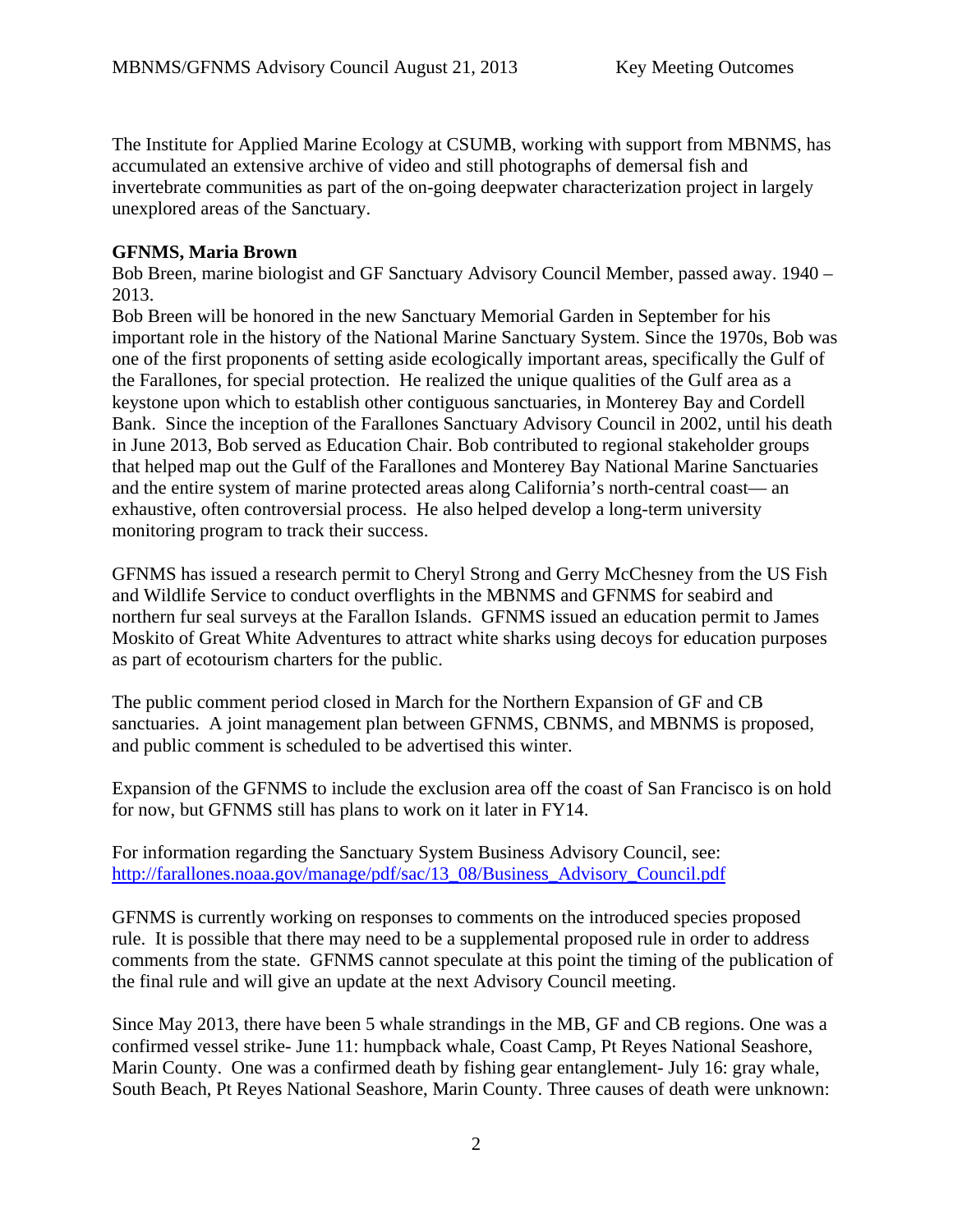5/3/13, gray whale, Marina, Monterey County**;** 6/19/13, gray whale, Marshall, Marin County; 8/19/13, fin whale, Stinson Beach, Marin County. The National Marine Fisheries Service oversees volunteer stranding networks of partner organizations like The Marine Mammal Center in Marin and the California Academy of Sciences to respond to strandings. They are authorized through Letters of Authority to respond.

## **III. INFORMATION ITEM: Activities in the Northern Management Area of MBNMS**

Maria Brown, GFNMS Superintendent, provided an overview of GFNMS activities in the Northern Management Area. Her presentation is available at: http://montereybay.noaa.gov/sac/2013/130821/agenda.html

# **IV. LUNCH**

## **V. STANDING ITEM: ADVISORY COUNCIL MEMBER ANNOUNCEMENTS**

PJ Webb (MBNMS At-large) encouraged everyone to submit comments on the new Site Nomination Process.

Jessica Grigsby (MBNMS Business/Industry) discussed the coordinated action with Save Our Shores and other local business to ban single-use plastic bags in the local area counties and the outreach she has undertaken for this project.

Barbara Emley (GFNMS Maritime Activities/Commercial) reported that fishing was mediocre.

George Clyde (GFNMS Maritime Activities/Recreation) discussed a project he is involved in to research historical Navy activity at Cordell Bank using the Freedom of Information Act process. MBNMS has a known hydrophone system at Point Sur lighthouse, and he is trying to contact folks in that area to learn the history of any diving in the late 60s and early 70s.

Tim Duff (GFNMS At-large San Francisco and San Mateo) commented on Bob Breen's memorial service. He also mentioned that the Devil's Slide tunnels are open. San Mateo County is developing information panels on old Hwy 1 that will be part of the California Coastal trail, one of those will be about the Sanctuary.

Valerie Termini (MBNMS CA Resources Agency) discussed the rapid assessment of selected state fisheries to use for marine stewardship council information and fishery improvement. Also, the Ocean Science Trust will have new science advisory council members in November.

Clare Waldmann (GFNMS CA Resources Agency) reported on the west coast ocean acidification and hypoxia panel, which provides state of the science synthesis to translate information to managers on the west coast. Another initiative is the launch of the California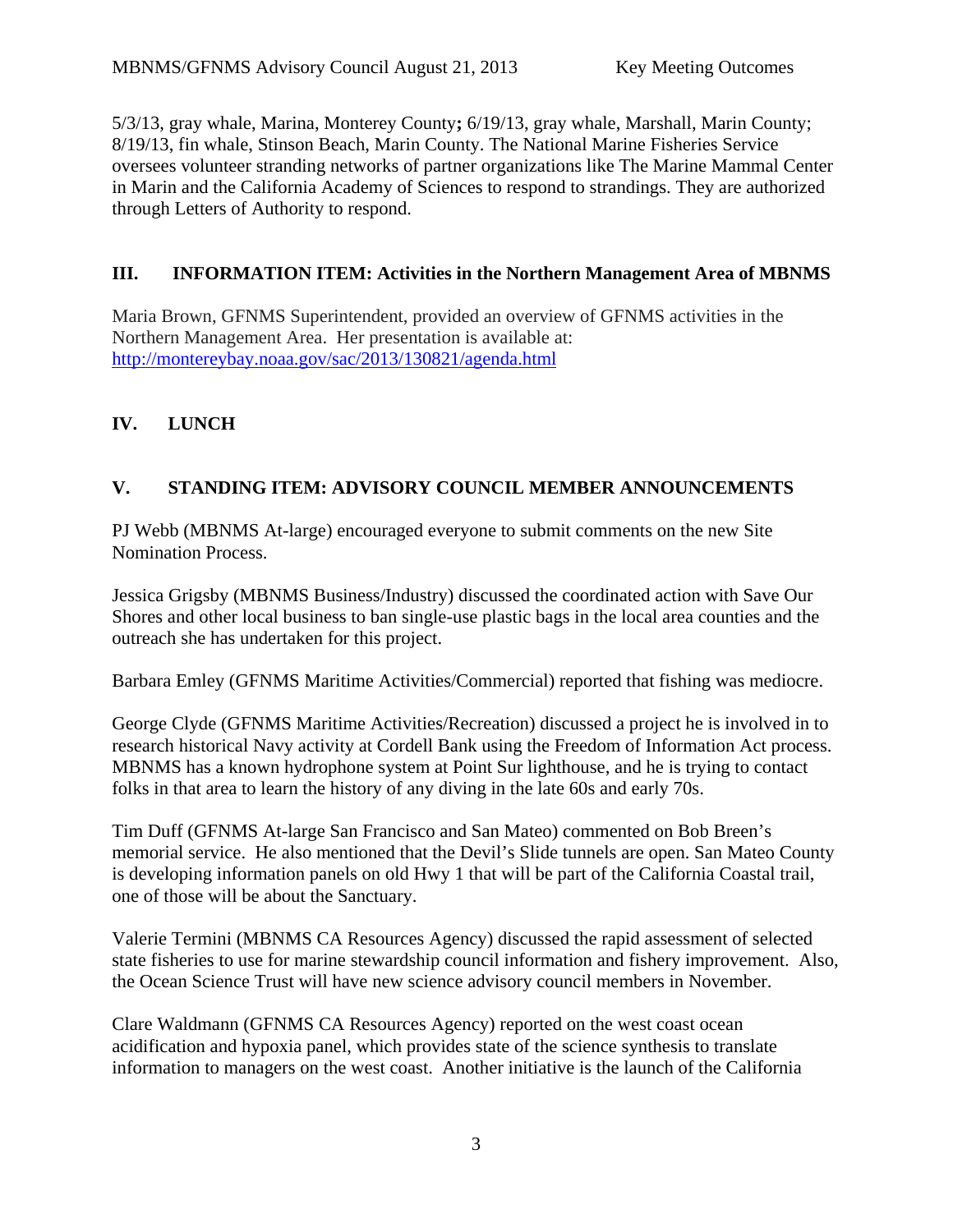coastal geoportal, with data layers to address state management needs. Both will go online next week.

Bob Wilson (GFNMS Conservation) reported on work in the Northern Management Area, including the Krill Club fundraising for the Sanctuary.

Dominique Richard (GFNMS At-large Marin and Sonoma) discussed outreach to the tourism industry and the collaboration with America's Cup and the Healthy Oceans Project (ACHOP). He encouraged members to visit the ACHOP website and sign the petitions for ocean protection. He also discussed the Environmental Action Committee of West Marin and the work they are doing to assess oil spill readiness.

Richard Charter (GFNMS Conservation) discussed off-shore fracking (hydraulic fracturing), and that much of the Purisima shale that extends from off the coast of Carmel northwards remains unprotected. Industry has been fracking offshore in Santa Barbara and Santa Maria without alerting the Coastal Commission – they are now looking into this. This is no longer a future issue; it needs to be addressed now.

Paul Michel (MBNMS Superintendent) reported that staff participated in an oil spill drill in which a simulated tanker spill occurred along the central coast. He reported that the drill was informative, and emphasized the local information and rich knowledge of the area by sanctuary staff was invaluable and impressive to spill drill organizers.

Maria Brown (GFNMS Superintendent) announced a town hall meeting in early September at Stinson Beach Community Center with the County of Marin and the National Park Service regarding the restoration of Bolinas Lagoon.

James Lindholm (MBNMS Research) reported on the discussion that Bob Warner and the Channel Islands National Marine Sanctuary (CINMS) Advisory Council Research Activities Panel have been having regarding the science in the National Condition Report. The issue is the use of expert information versus monitoring data and how they are presented, used and explained.

Steve Scheiblauer (MBNMS Harbors) discussed the draft fisheries community sustainability plan coming up.

Rich Hughett (MBNMS Recreational Fishing) encouraged everyone to log on to the Sanctuary Classic Fishing and Photo Contest website and vote on Monterey photos to help MBNMS compete with CINMS (who are currently getting the most votes). Rich has materials to distribute. He also mentioned the issues of lost fishing line in the Sanctuary.

Jackie Dragon (GFNMS Conservation) mentioned the Greenpeace ship that will be traveling down the west coast and arriving in San Francisco at the end of October. The crew typically hold an open house to share the ship with the community as an opportunity to meet the captain and crew and learn about Greenpeace. Jackie would like to partner with the sanctuary to promote and provide outreach on sanctuary expansion. The ship will also be stopping in Seattle.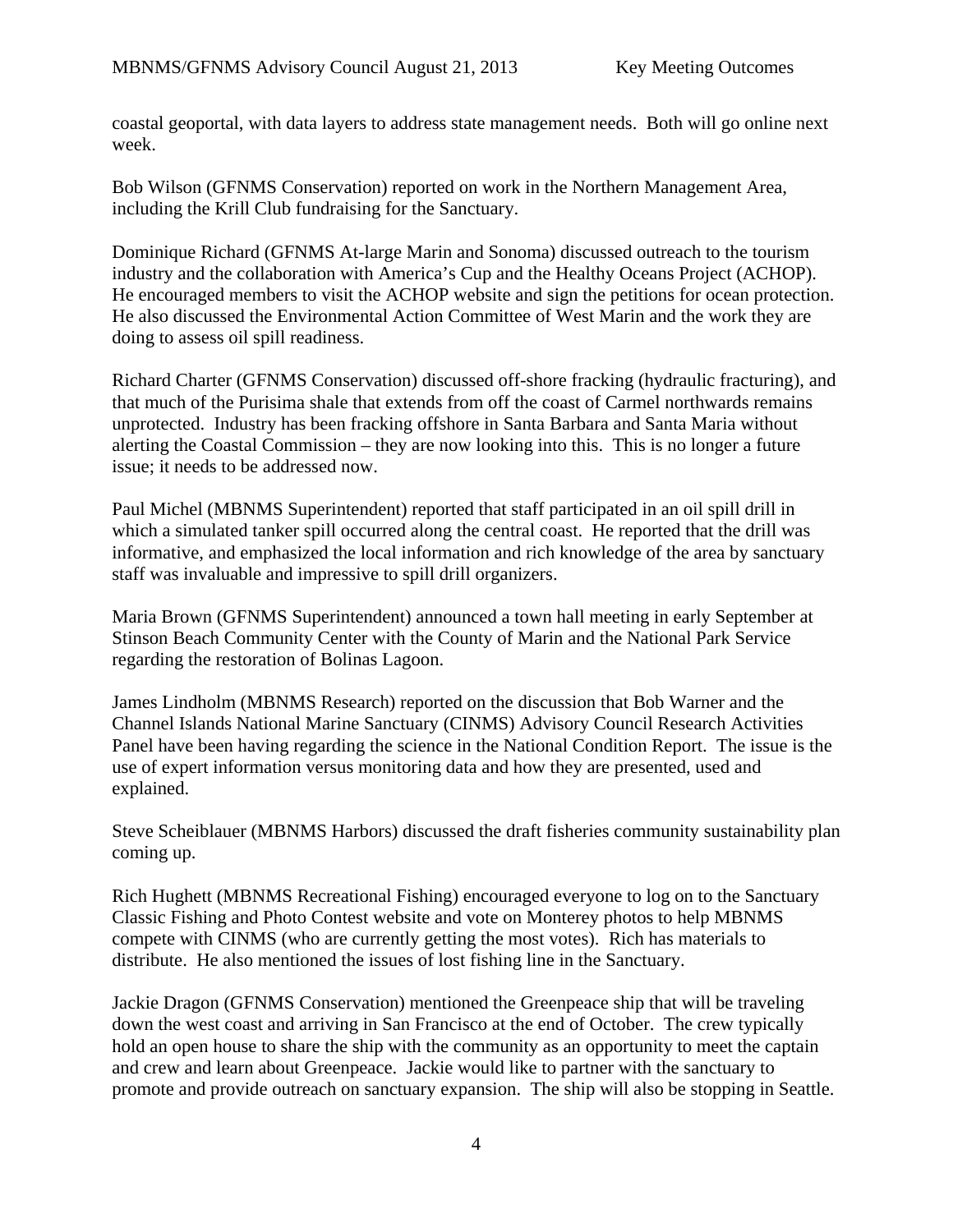LT Cody Dunagan (MB and GF USCG) works in the living marine resources (LMR) division, and he brought along Joe Giamaco who will be replacing Cody next year in Summer 2014.

Kathy Fosmark (MBNMS Commercial Fishing) discussed the high and markedly improved salmon returns in Klamath. The crab fishery was also better than expected. Albacore is going well, and the price is great. The water is very warm, bringing abundant wetfish and migratory species to the area. Kathy worked with the Office of Protected Resources to protect sperm whales, with a rule that applies to the drift gillnet fishery currently being written under NMFS Sustainable Fisheries Division.

Phil Sammet (MBNMS Diving) reported that this year has seen the largest young of year (YOY) rockfish recruitment in 25 years. He has also seen two blue sharks, and believes the ocean is very vibrant and healthy right now. He mentioned the diving newsletter, distributed by Brian Nelson, has a large readership and is a great source of communication with their constituency. The diving community has been without a functioning Hyperbaric Chamber, but along with the sanctuary program and the research community, they have been able to raise the needed funds. The chamber has now been operating since August 3. Other activities include the Santa Clara dive show and harbor clean-ups. Phil emphasized that the diving community are great volunteers, ready to pitch in when asked.

Jaime Jahncke (GFNMS Research) reported that the Draft Environmental Impact Statement for mouse eradication on SE Farallon Island has been released and encouraged public comment. He also pointed out two of the Indicators developed for California that are of interest: Cassin's Auklets and ACCESS data. The local Climate Indicators project, led by Dr. Benet Duncan, is finalizing the working group report for the monitoring goals and strategies for each indicator. The final meeting for this working group is Aug 28 to finalize the plan, and the project will be complete by the end of September. Benet has started a new job with the Ocean Science Trust. Finally, Jaime reported on the latest ACCESS cruise – great observations of megafauna (50 whales during cruise), and a good cormorant and gull breeding year.

Rich Kuehn (GFNMS At-large Marin and Sonoma) reported on the monitoring of islands off of Sea Ranch – Murres are nesting there for the first time, and they will probably be there to stay. Interest in sanctuary expansion has remained very high, and he is happy to hear of the upcoming meeting in Gualala.

Paul Reilly (MBNMS CDFW) announced the new regional manager for CDFW's Marine Region (1 of 7 regions) is Dr. Craig Shuman. Dr. Shuman has a doctorate in Environmental Science from UCLA, lives in Santa Barbara and works out of that office. Paul also reported on a strong recruitment of Dungeness crab this year, which means the fishery should be great in four years. He has seen lots of molt on the beach as well as some live crabs, which indicates that YOY crabs are so populated, that some are brought to shore.

Dan Howard (CBNMS Superintendent) commented on the science concern regarding the National Condition Report and that is has been acknowledged that expert opinion is no replacement for quantitative monitoring – different people have read and interpreted the report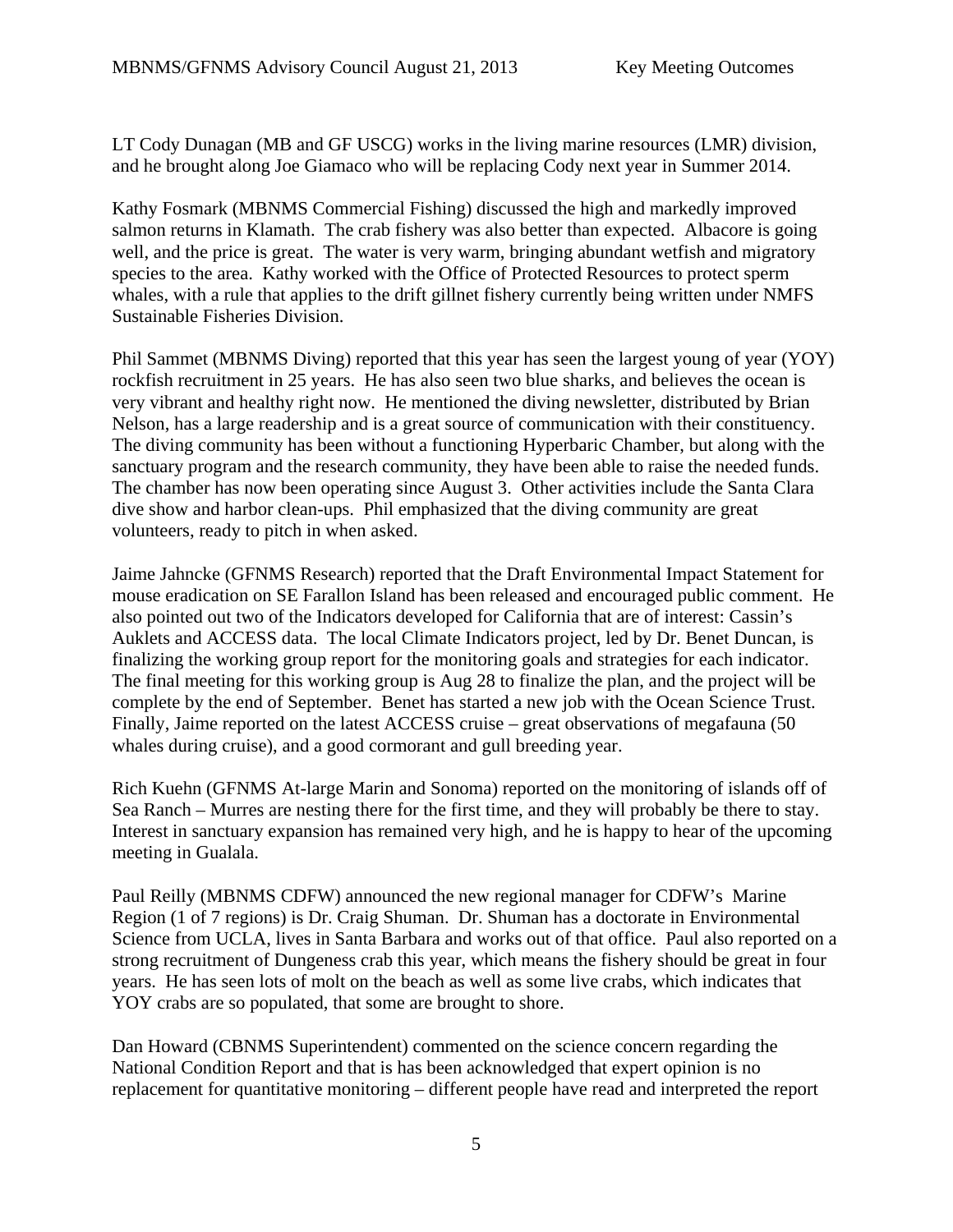differently. He reported that the Office of National Marine Sanctuaries needs to address the issue, though, that monitoring can't be overlooked and can't be replaced. James Lindholm added that CSUMB will hold a discussion October 10 in the afternoon to discuss this issue with graduate students.

Bruce Bowser (GFNMS Conservation) is working on a collaborative effort for a Marine Protected Areas (MPA) watch program to get citizen scientists involved.

Jim Moser (MBNMS Commercial Fishing) reported on a really good salmon season and that 90% of the feed in salmon stomachs was baby rockcod – there is a phenomenal biomass of rockcod out there, which is encouraging for hook and line fishing.

Kellyx Nelsen (GFNMS At-large San Francisco and San Mateo) reported on the completion of a seven-year study to find the source of fecal material in Pillar Point Harbor – within 1 or 2 weeks, this should be complete, and they can distribute the findings and recommendations. This is just one of many water quality efforts.

Steve Lindley (MBNMS NMFS) reported that the NMFS lab just completed a rockfish recruitment survey and found the highest recruitment in the history of this coast-wide survey. He also reported on a rigorous review of cowcod and that historically this fishery was considered overfished and not likely to recover. However, four new data input streams show cowcod stock will be rebuilt in six years.

Gary Hoffman (MBNMS At-large) commented that it was an excellent idea to have a joint meeting and that it is a great opportunity. He also reported on seeing killer whales right off of Point Lobos!

Susan Ashcraft (MBNMS CDFW) reported on the MPA guidebooks that cover each region – they have not been widely distributed, and they are just starting the process to start contacting tackle shops and sellers of fishing licenses. They are taking recommendations of where to distribute these. CDFW also just finished a draft of the North-central coast guide – if you are interested in reviewing, let Susan know. They also just finished a contract to spend 350k on signs along the entire state coast. Partners including Monterey Bay Sanctuary Foundation are being used to create 106 interpretive signs and over 100 basic regulatory signs to cover areas considered as high priority.

Karen Grimmer (MBNMS Resource Protection Coordinator) reported for the Conservation seat, including a Conservation Working Group (CWG) report from their last meeting, and a discussion on bringing a proposed draft resolution for seismic activity to the next SAC meeting in October.

Sara Hutto (MBNMS Advisory Council Coordinator) reported for the Education seat on two working groups that are addressing Pacific Leatherback education for Grades 1-6 for schools here and in Indonesia, and Ocean Acidification activities for collaboration with other west coast sanctuaries. Lisa Uttal and Simona Bartl are also considering restructuring the Sanctuary Education Panel so that is functions more like a task-oriented working group.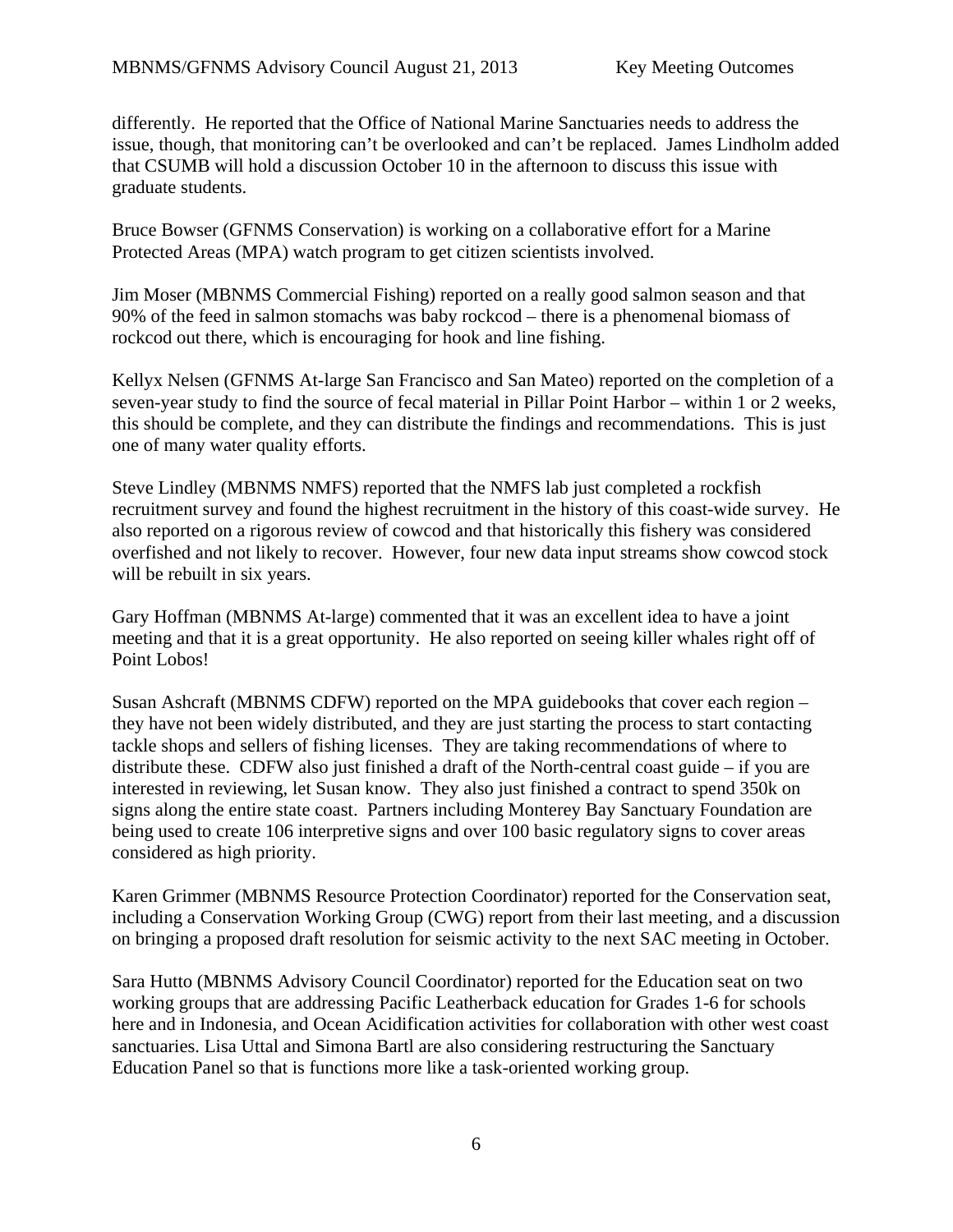### **VI. PUBLIC COMMENT FOR ITEMS NOT ON THE AGENDA**

Ashley Blakely (Oceana) spoke in support of Oceana's Essential Fish Habitat proposal to the Pacific Fisheries Management Council.

Scott Jarrett, local surfer, spoke in opposition to the Motorized Personal Watercraft rule and its effect on surfing.

Jackie Dragon (Greenpeace) spoke in support of Greenpeace's Essential Fish Habitat proposal to the Pacific Fisheries Management Council.

TJ Glanthier (San Mateo County Resource Conservation District) acknowledged the importance of the Agricultural Water Quality Alliance.

### **VII. INFORMATION ITEM: Agriculture Water Quality Alliance**

Bridget Hoover, MBNMS Water Quality Protection Program Director, presented on the Agriculture Water Quality Alliance and MBNMS water quality programs. Her presentation is available at http://montereybay.noaa.gov/sac/2013/130821/agenda.html.

Discussion: Kathy Fosmark asked how contaminants are removed and Bridget Hoover discussed the process of using vegetation to pull out sediment and particulates from the water. PJ Webb asked about how many volunteers are involved, and Bridget reported that around 50 – 200 participate in some of the events (first flush, kayakers) and that they are pivotal to this work. Paul added that there are 2 grants – Bridget referred to the Santaria Creek project and another planning grant (750k) – that demonstrate a complex effort as part of integrated regional water management program for greater Monterey County (Santa Cruz to Santa Barbara). Steve Scheiblauer recalled the Condition Report and asked if this program supplied data to that effort and Bridget confirmed yes. Bridget also discussed all of the grants that fund this work.

### **VIII. INFORMATION ITEM: Ship Strikes and Whales**

Leslie Abramson, GFNMS Advisory Council Coordinator, provided a presentation on the issue of ship strikes on whales in the west coast sanctuaries. Her presentation is available at http://montereybay.noaa.gov/sac/2013/130821/agenda.html.

Discussion: There is a free download on iTunes for Spotter Pro – the whale spotting app discussed in this presentation. SAC members are encouraged to download and use the app! Leslie also stated that they are accepting donations for ipads and iphones to donate to FMSA to repurpose for use with the Spotter Pro app. Jim Moser asked about cell phone service and Leslie clarified that the app records the information and sends it when the user is back in range. Steve Scheiblauer asked about the recommended lane changes and if this was supported by shippers. Leslie responded that the shipping industry reps discussed this at length with the working group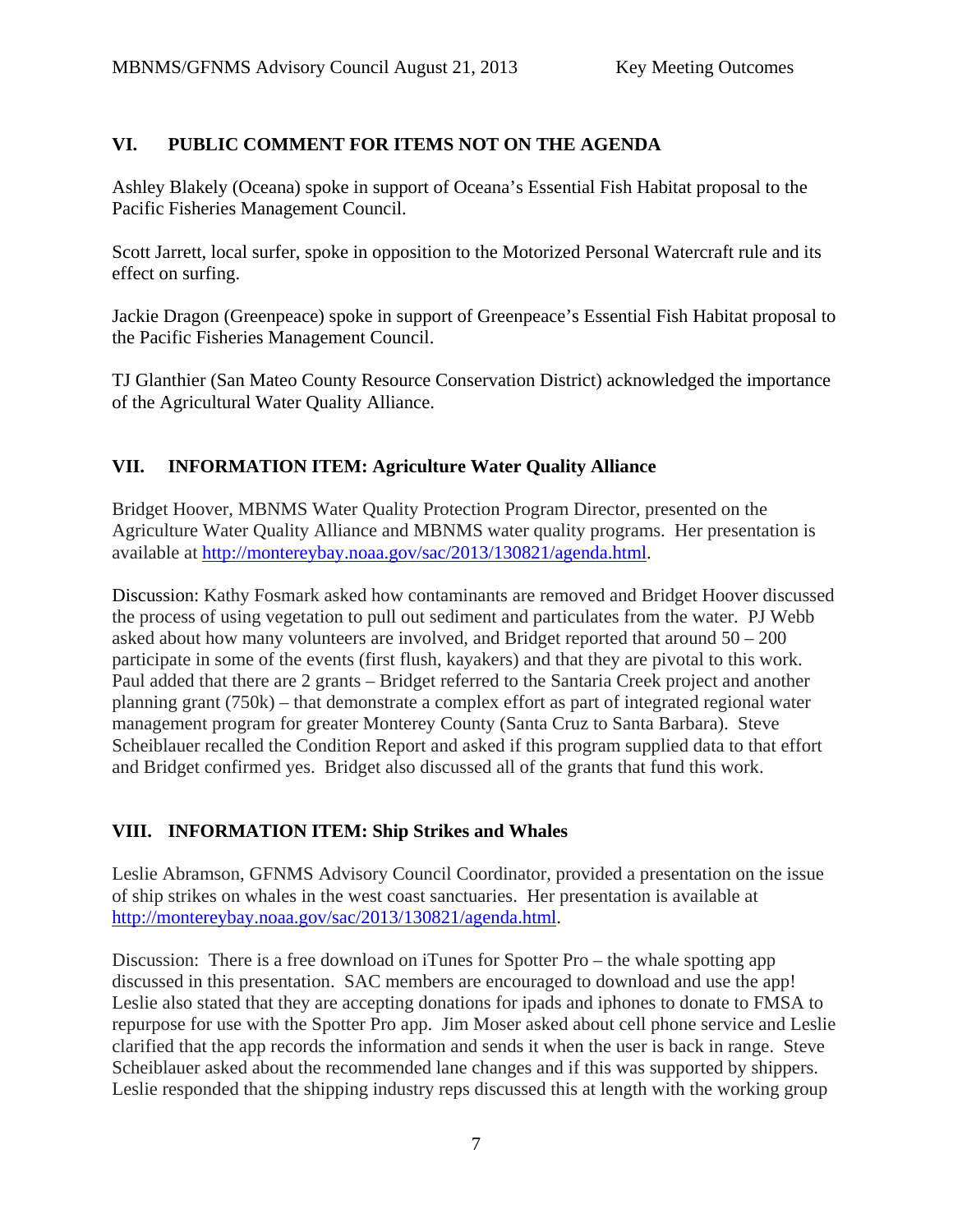and came to an agreement that they must have enough time to divert to a different lane, and it must not compromise navigational safety. The shippers would also have the option to stay in the lane and transit more slowly. There was some discussion of vessel speed, and a few questions regarding economic incentive for ships to slow and estimation of actual ship strike occurrence.

#### **ADJOURN JOINT MEETING**

#### **MBNMS Attendance**:

Agriculture: Kirk Schmidt CA State Parks: Todd Lewis AMBAG: Steve McShane – Absent Conservation: Geoff Shester – Absent At Large: Margaret "PJ" Webb Diving: Phil Sammet At Large: Cynthia Mathews – Absent Education: Simona Bartl – Absent At Large: James Panetta Commercial Fishing: Kathy Fosma Business & Industry: Jessica Grigsby Ports & Harbors: Steve Scheiblauer CA Coastal Commission: Dan Carl – Absent Recreation: Gary Pezzi CA Dept. of Fish & Wildlife: Paul Reilly Recreational Fishing: Rich Hughett CA EPA: Maria de la Paz Carpio-Obeso Research: James Lindholm CA Resources Agency: Valerie Termini Tourism: Robert Massaro

Commercial Fishing: Kathy Fosmark

The following non-voting members were present as indicated: Monterey Bay NMS – Paul Michel Gulf of the Farallones NMS – Maria Brown Channel Islands NMS – Chris Mobley – Absent Cordell Bank NMS – Dan Howard National Marine Fisheries Service – Steve Lindley US Coast Guard – LT Cody Dunagan

Alternates present in audience: Kris Beal – Agriculture Gary Hoffman – At Large Dan Haifley – At Large Susan Ashcraft – CA Department of Fish and Wildlife Jim Moser – Commercial fishing Brian Nelson – Diving Barton Selby – Recreation Robert Chatham – Recreational Fishing John Hunt – Research